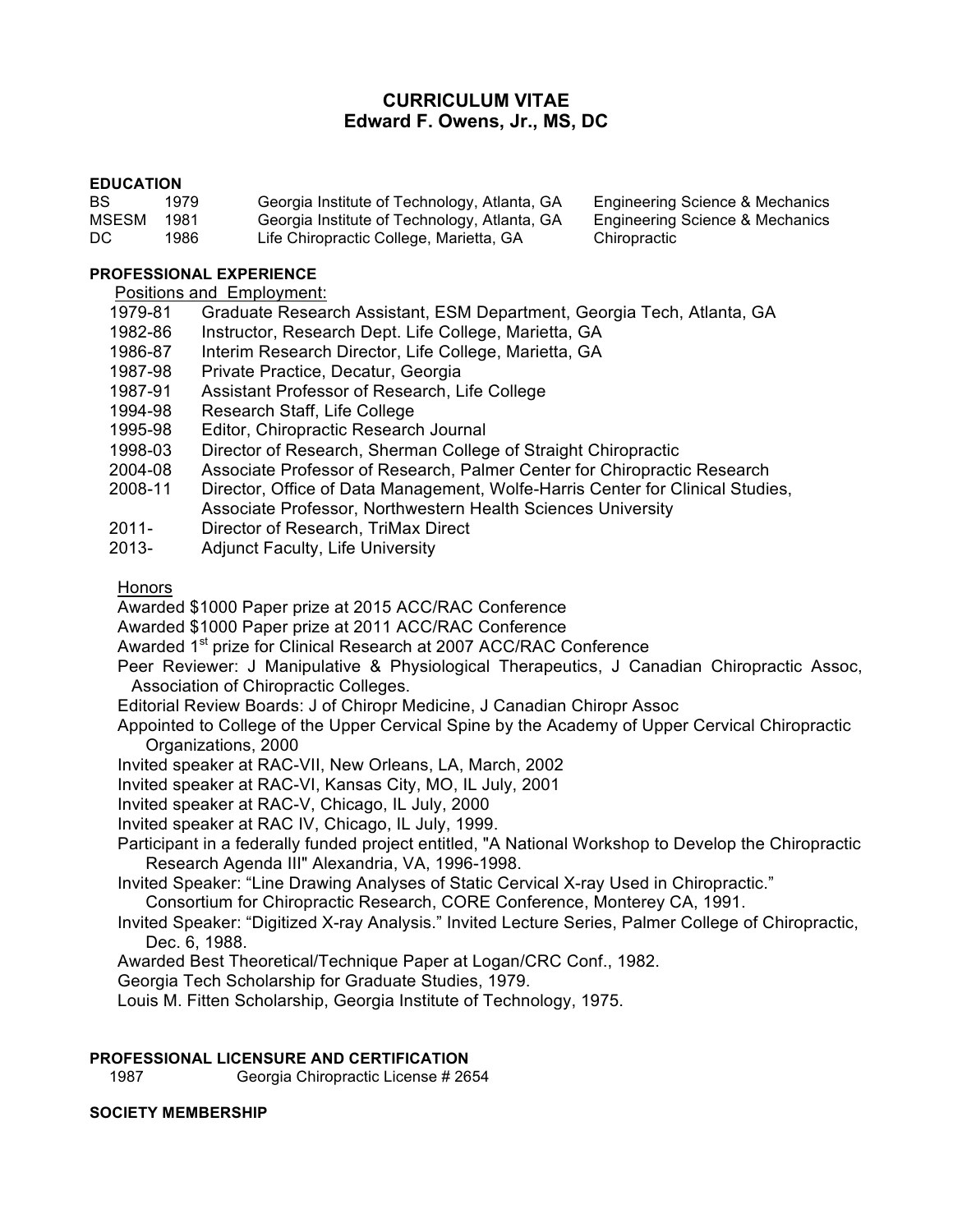American Society of Biomechanics since 2007

### **SCHOLARSHIP and RESEARCH**

### **Books & Book Chapters**

- Chen HY-L and **Owens EF**, Smooth Muscle Rheology: In search of a Specimen. in Frontiers in Biomechanics, ed. by G.W. Schmid-Schonbein, SL-Y Woo and B.W. Zweifach, Springer-Verlag, 1986.
- Hoiriis KT, Pfleger B, McDuffie FC, Alattar M, **Owens EF,** Brown S**.** Design of a randomized clinical trial using chiropractic versus medical care and results from chiropractic trials. In Ehrlich GE, Khaltaev NG (editors) Low back pain initiative. Department of Noncommunicable Disease Management, World Health Organization, 1999; pg57-73.

#### **Journal Articles**

- 1. Schram SB, Hosek RS, **Owens EF**, Computerized paraspinal skin surface temperature scanning: a technical report. J Manipulative Physiol Ther 5(3):117-22, 1982.
- 2. **Owens EF**, Schram SB, Hosek RS, A critique of applications of the Euler equation to the human spine. J Manipulative Physiol Ther 6(2):67-70, 1983.
- 3. **Owens EF**, An objective measurement of muscle tone. Chiropr Res J 1(2):34-46, 1988.
- 4. **Owens EF**, Structure Location errors in an Upper Cervical X-ray Analysis. Chiropractic Research Journal.1(1):13-20, 1988.
- 5. Williams SE, Penn PF, **Owens EF**, Hosek RS, Burneskis RD, Bloomingdale SA, Hoiriis KT, Rhodes CL. A progress report of chiropractic efficacy in the treatment of low back pain, headaches and related pe-ripheral conditions: a blind study. Chiropr Res J 1(3):11-21, 1989.
- 6. **Owens EF**, Hoiriis KT. Cervical Curvature Assessment using a Digitized Radiographic Analysis. Chiropr Res J 1(4):47-62, 1990.
- 7. **Owens EF**, Line Drawing Analyses of Static Cervical X-ray Used in Chiropractic. J Manipulative Physiol Ther 15(7), pg 442-9, 1992.
- 8. Leach RA, **Owens EF**, Geisen JM. Correlates of Myoelectric Asymmetry detected in Low Back Pain Patients Using Hand-Held Post-Style Surface Electromyography. J Manipulative Physiol Ther 16(3) 140-149, 1993.
- 9. **Owens EF**, Hosek RS. The Flexion /Relaxation Phenomenon Detected in the cervical spine using surface EMG at static end-range of motion. Chiropr Res J, 3(1) 13-18, 1994
- 10. **Owens EF**, Hoiriis KT. [Letter] To the Editor. SPINE. 1996 NOV. 21(22). pp 2698-701.
- 11. **Owens EF** [Letter] A new technique of tissue stiffness (compliance) assessment: Its reliability, accuracy and comparison with an existing method. J Manipulative Physiol Ther 19(5). pp 357, 1996.
- 12. Rochester RP, **Owens EF**. Patient Placement Error in Rotation and its effect on the upper cervical measuring system. Chirop Res J 3(2), pp 40-53, 1996.
- 13. **Owens EF**. The Contributions of Dr. John D. Grostic to the Scientific Development of Subluxation Based Chiropractic Principles. Chirop Res J 3(2) pp 6-12, 1996.
- 14. **Owens EF**. The Annual Biomechanics Conference on the Spine: A Review of Basic Chiropractic Research at the University of Colorado from 1969-1985. Chirop Res J 3(3) pp 34-51, 1996.
- 15. Eriksen K, **Owens EF**. Upper cervical post X-ray reduction and its relationship to symptomatic improvement and spinal stability. Chirop Res J 4(1):10-17, 1997.
- 16. Hoiriis KT, **Owens EF**, Pfleger B. Changes in general health status during upper cervical chiropractic care: A practice based research project. Chirop Res J 4(1):18-26, 1997.
- 17. Hoiriis KT, Pfleger B, McDuffie FC, Alattar M, **Owens EF**. Design and implementation of a randomized controlled clinical trial of chiropractic care versus drug therapy for sub-acute low back pain. Chirop Res J 4(2):50-63, 1997.
- 18. **Owens EF**, Hoiriis KT, Burd D. Changes in general health status during upper cervical chiropractic care: PBR progress report. Chirop Res J 5(1):9-16, 1998.
- 19. Hoiriis KT, Burd D, **Owens EF**. Changes in general health status during upper cervical chiropractic care: A practice-based research project update. Chiropr Res J 1999; 6(2):65-70.
- 20. **Owens EF**. Vertebral Subluxation-Centered Straight Chiropractic Research. Chiropr Res J, 1999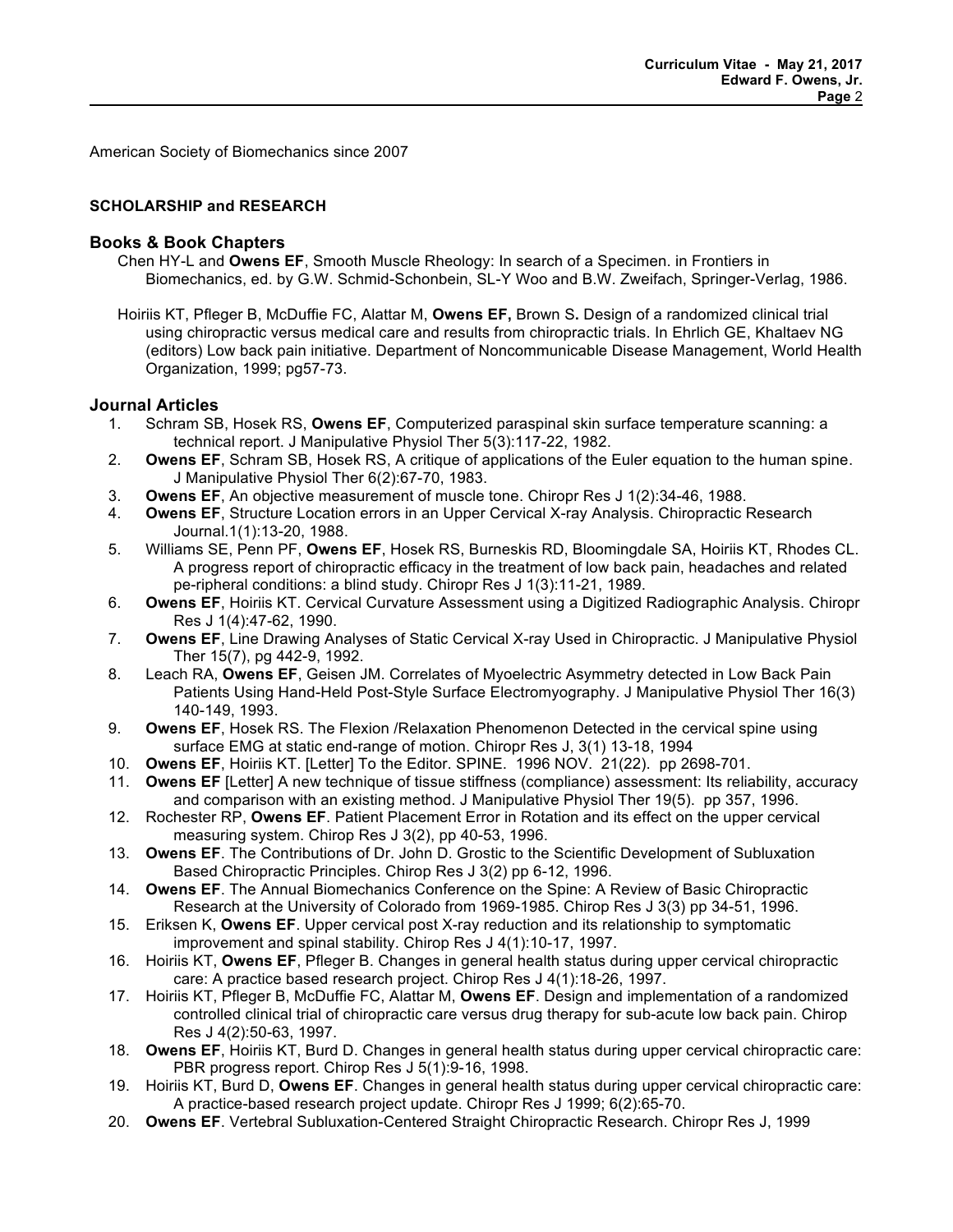6(1);12-13.

- 21. **Owens EF**. Directions for Chiropractic Research in the 21st Century. Today's Chiropractic 1999; 28(6):94-99.
- 22. **Owens EF**; Koch, David; Moore, Leroy. Hypothesis Formulation for Scientific Investigation of Vertebral Subluxation. J Vertebral Subluxation Res. 1999; 3(3):98-103.
- 23. **Owens EF**, Stein T. Computer-aided analysis of paraspinal thermographic patterns: A technical report. Chiropr Res J 2000; 7(2):65-69.
- 24. **Owens EF**. Theoretical Constructs of Vertebral Subluxation as Applied by Chiropractic Practitioners and Researchers. Topics in Clinical Chiropractic 2000; 7(1):74-79.
- 25. **Owens EF**, Pennachio VA. Operational Definitions of Vertebral Subluxation: A Case Study. Topics in Clinical Chiropractic 2001; 8(1):40-48.
- 26. **Owens EF**. Chiropractic subluxation assessment: What the research tells us. J American Chiropr Assoc 2002; September: 20-24.
- 27. **Owens EF**. Chiropractic subluxation assessment: What the research tells us. J Canadian Chiropr Assoc 2002; December 46(4): 215-220.
- 28. Knutson GA, **Owens EF**. Active and passive characteristics of muscle tone and their relationship to models of subluxation/joint dysfunction - Part I. J Canadian Chiropr Assoc 2003; 47(3):168–179.
- 29. Knutson GA, **Owens EF**. Active and passive characteristics of muscle tone and their relationship to models of subluxation/joint dysfunction - Part II. J Canadian Chiropr Assoc 2003; 47(4):269-283.
- 30. Knutson GA, **Owens EF**. Leg length alignment asymmetry in a non-clinical population and its correlation to a decrease in general health as measured by the SF-12: a pilot study. J Vertebral Subluxation Res 2004; Nov 1: 1-5.
- 31. Hart J, **Owens EF**. Stability of paraspinal thermal patterns during acclimation. J Manipulative Physiol Ther 2004; 27(2) :109-117.
- 32. **Owens EF**, Hart J, Donofrio JJ, Haralambous J, Mierzejewski E. Paraspinal skin temperature patterns: An inter- and intraexaminer reliability study. J Manipulative Physiol Ther 2004; 27(3) :155-159.
- 33. Knutson GA, **Owens EF**. Erector spinae and quadratus lumborum muscle endurance tests and supine leg-length alignment asymmetry: An observational study. J Manipulative Physiol Ther 2005; 28:575- 581.
- 34. **Owens EF**, Henderson CNR, Gudavalli MR, Pickar JG. Head repositioning errors in normal student volunteers: a possible tool to assess the neck's neuromuscular system. Chiropr Osteopat. 2006 Mar  $6:14(1):5$ .
- 35. Goldenberg LR, **Owens EF**, Pickar JG. Recruitment of research volunteers: methods, interest and incentives. J Chiropr Education; 2007; 21(1):28-31.
- 36. **Owens EF**, DeVocht JW, Wilder DG, Gudavalli MR, Meeker WC. The reliability of a posterior-to-anterior spinal stiffness measuring system in a population of patients with low back pain. J Manipulative Physiol Ther. 2007 Feb;30(2):116-23.
- 37. Rowell RM, Lawrence DJ, **Owens EF.** Process development for ethical recruitment of patients into simultaneous clinical studies in a chiropractic research clinic. J Manipulative Physiol Ther; 2007; 30(4):295-300.
- 38. **Owens EF Jr,** DeVocht JW, Gudavalli MR, Wilder DG, Meeker WC. Comparison of posteroanterior spinal stiffness measures to clinical and demographic findings at baseline in patients enrolled in a clinical study of spinal manipulation for low back pain. J Manipulative Physiol Ther. 2007 Sep;30(7):493-500.
- 39. Kuhta P**, Owens EF Jr.** The effect of lateral cranial translation on the appearance of the Atlanta-Occipital joint. J Vertebral Subluxation Res 2008 April 30.
- 40. Radpasand M, **Owens E**. Combined multimodal therapies for chronic tennis elbow: pilot study to test protocols for a randomized clinical trial. J Manipulative Physiol Ther. 2009 Sep;32(7):571-85.
- 41. Schulz CA, Hondras MA, Evans RL, Gudavalli MR, Long CR, **Owens EF**, Wilder DG, Bronfort G. Chiropractic and self-care for back-related leg pain: design of a randomized clinical trial. Chiropr Man Therap. 2011 Mar 22;19:8.
- 42. Bronfort G, Maiers MJ, Evans RL, Schulz CA, Bracha Y, Svendsen KH, Grimm RH Jr, **Owens EF Jr**, Garvey TA, Transfeldt EE. Supervised exercise, spinal manipulation, and home exercise for chronic low back pain: a randomized clinical trial. Spine J. 2011 Jul;11(7):585-98. Epub 2011 May 31.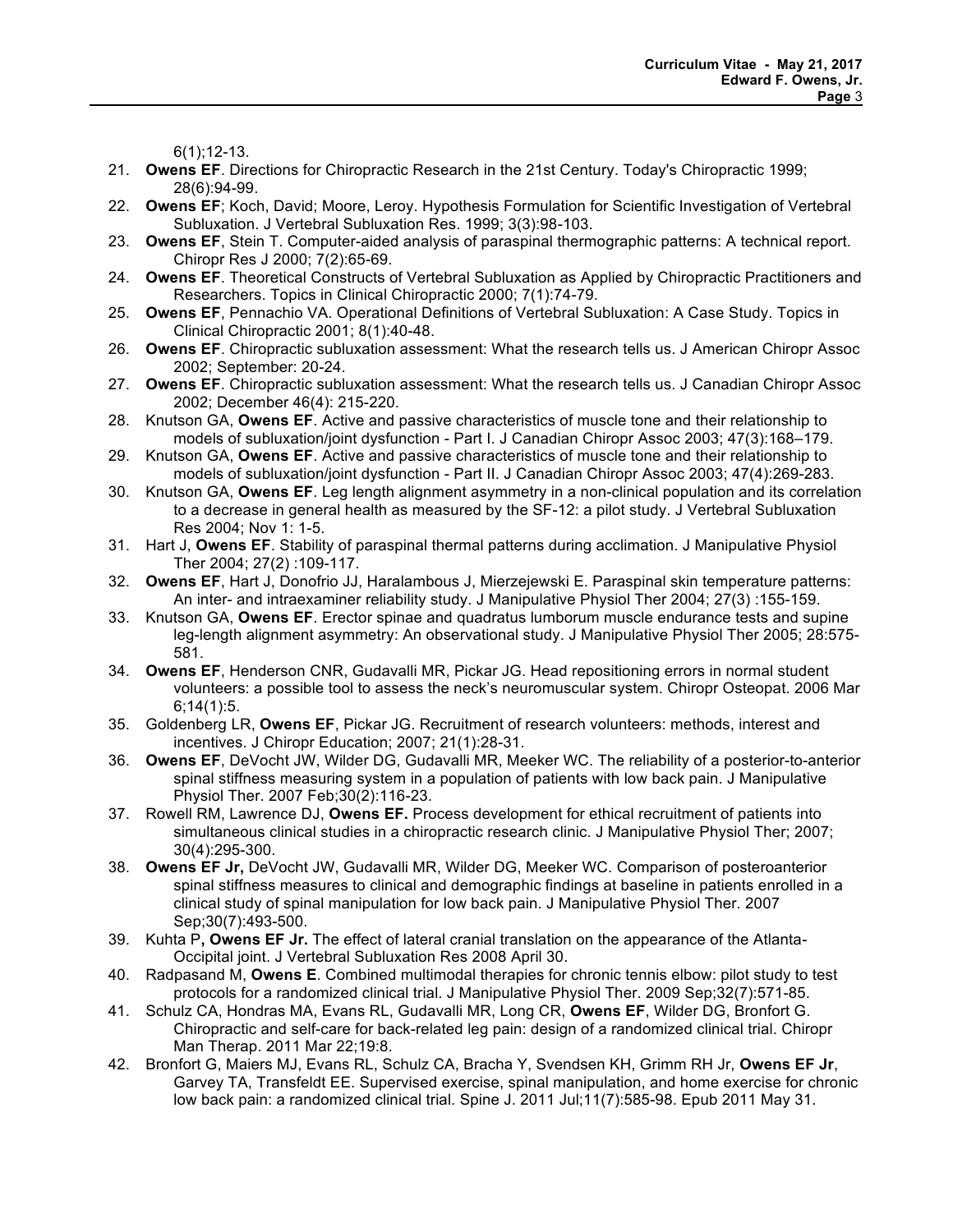- 43. Wilder DG, Vining RD, Pohlman KA, Meeker WC, Xia T, DeVocht, JW, Gudavalli MR, Long CR, **Owens EF**, Goertz CM. Effect of spinal manipulation on sensorimotor functions in back pain patients: protocol for a randomized clinical trial. Trials. 2011 Jun 28;12:161.
- 44. **Owens EF,** Gudavalli MR, Wilder DG. Paraspinal Muscle Function Assessed With the Flexion– Relaxation Ratio at Baseline in a Population of Patients With Back-Related Leg Pain. J Manip Physiol Ther 2011 Nov 34(9): 594-601.
- 45. Goertz CM, Long CR, Hondras MA, Petri R, Delgado R, Lawrence DJ, **Owens EF**, Meeker WC. Adding chiropractic manipulative therapy to standard medical care for patients with acute low back pain: results of a pragmatic randomized comparative effectiveness study. Spine (Phila Pa 1976). 2013 Apr 15;38(8):627-34.
- 46. Devocht JW, **Owens EF**, Gudavalli MR, Strazewski J, Bhogal R, Xia T. Force-time profile differences in the delivery of simulated toggle-recoil spinal manipulation by students, instructors, and field doctors of chiropractic. J Manipulative Physiol Ther. 2013 Jul-Aug;36(6):342-8.
- 47. Xia T, Long CR, Gudavalli MR, Wilder DG, Vining RD, Rowell RM, Reed WR, DeVocht JW, Goertz CM, **Owens EF**, Meeker WC. Similar Effects of Thrust and Non-Thrust Spinal Manipulation Found in Adults With Subacute and Chronic Low Back Pain - A Controlled Trial with Adaptive Allocation. Spine (Phila Pa 1976). 2016 Jun;41(12):E702-9.
- 48. Goertz CM, Xia T, Long CR, Vining RD, Pohlman KA, DeVocht JW, Gudavalli MR, **Owens EF Jr**, Meeker WC, Wilder DG. Effects of spinal manipulation on sensorimotor function in low back pain patients - A randomised Controlled trial. Man Ther. 2016 Feb;21:183-90.
- 49. Minicozzi SJ, Russell BS, Ray KJ, Struebing AY, **Owens EF Jr.** Low Back Pain Response to Pelvic Tilt Position: An Observational Study of Chiropractic Patients. J Chiropr Med. 2016 Mar;15(1):27-34.
- 50. **Owens EF Jr**, Hosek RS, Sullivan SG, Russell BS, Mullin LE, Dever LL. Establishing force and speed training targets for lumbar spine high-velocity, low-amplitude chiropractic adjustments. J Chiropr Educ. 2016 Mar;30(1):7-13.
- 51. **Owens EF**, Hosek RS, Mullin L, Dever L, Sullivan S, Russell B. Thrust magnitudes, rates and 3 dimensional directions delivered in simulated lumbar spine HVLA adjustments. J Manipulative Physiol Ther. 2017 (accepted for publication 3/16/2017.
- 52. **Owens EF Jr**, Russell BS, Hosek RS, Sullivan SG, Dever LL, Mullin LE. Changes in adjustment force, speed and direction factors in chiropractic students after 10 weeks undergoing standard technique training. The Journal of Chiropractic Education (in review).

# **Platform Presentations**

## *Invited Presentations*

- 1. **Owens EF**. "Digitized X-ray Analysis." Invited Lecture Series, Palmer College of Chiropractic, Dec. 6, 1988.
- 2. **Owens EF**. "Line Drawing Analyses of Static Cervical X-ray Used in Chiropractic." Consortium for Chiropractic Research, CORE Conference, Monterey CA, 1991.
- 3. **Owens EF**, Koch D, Moore L. "A Vertebral Subluxation Hypothesis Tree." RAC IV, Chicago, IL July, 1999.
- **4. Owens EF**. "Research in the Office Environment." Sherman College Lyceum, Spartanburg, SC May 29, 2000.
- 5. **Owens EF**. "Modeling Chiropractic Concepts: Health Subluxation Adjustment." RAC-V, Chicago, IL July, 2000.
- **6. Owens EF,** Irwin R. "Developing a Subluxation-Centered Practice-Based Research Network." Sherman College Lyceum, Spartanburg, SC May 29, 2001.
- 7. **Owens EF**. "Technology Assessment: Defining Appropriate Outcomes." RAC-VI, Kansas City, MO, IL July, 2001.
- 8. **Owens EF**. "State of the Art: Diagnostic Assessment." RAC-VII, New Orleans, LA, March, 2002.
- 9. **Owens EF**. "Vertebral Subluxation Research: Philosophical Roots to Modern Development." Palmer College Lyceum, Davenport, IA August 2002.
- 10. **Owens EF**. "Research and Philosophy of Science." Palmer Institute for Professional Advancement, Iowa Communications Network, Feb 2005.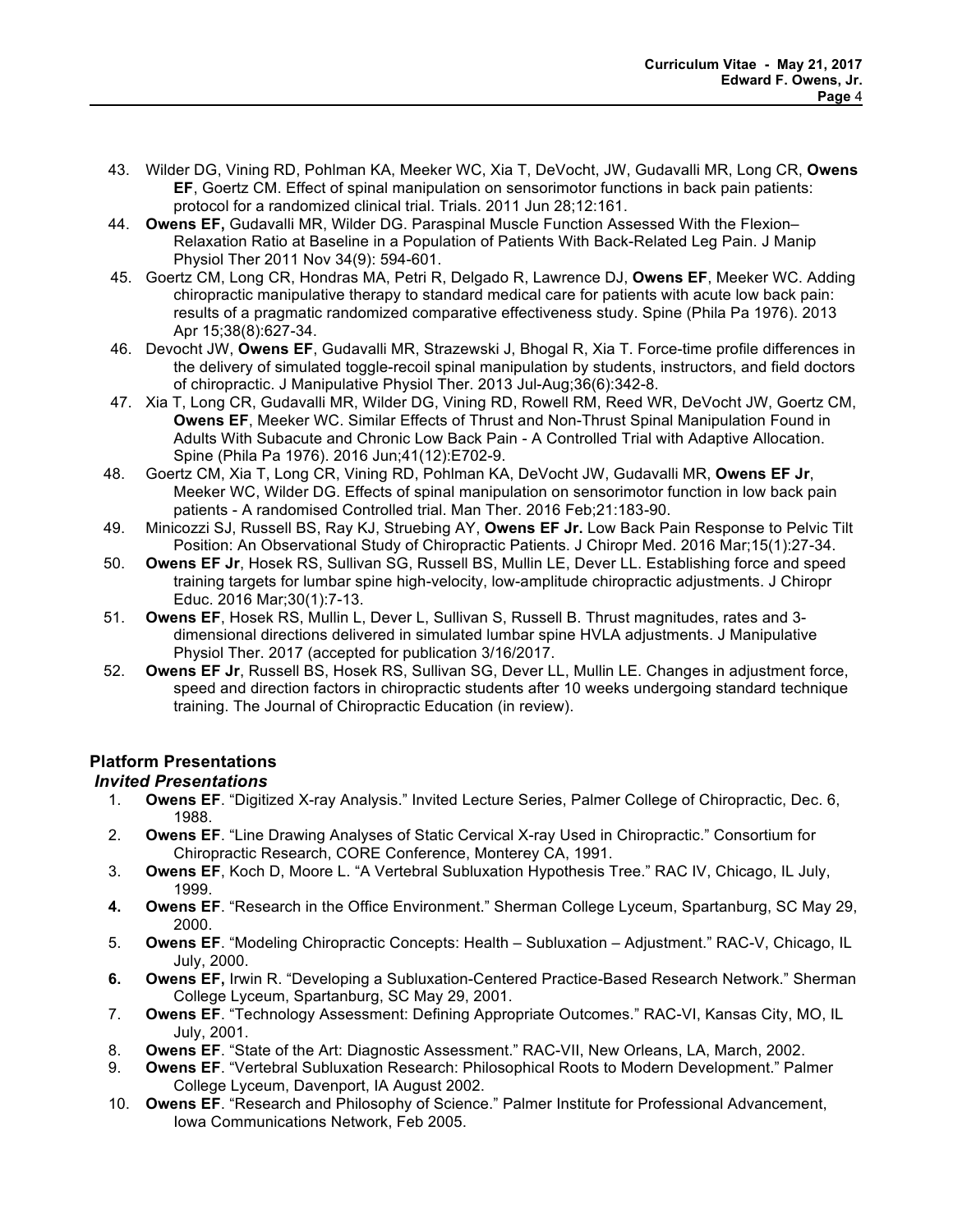- 11. **Owens EF**. "Projects underway at the Palmer Center for Chiropractic Research." NUCCA Spring Conference, Chicago, IL May 2005.
- 12. **Owens EF,** Lawrence DJ, Triano JJ. Research in Action. Palmer College Continuing Education program, 2007. Davenport, IA, April 14-15.

### *Workshops*

Owens E, Hawk C, Sullivan S, Alcantara J, Hosek R. Practice-based research: a pressing need for the chiropractic profession. ACC/RAC Conference 2014. Orlando, FL. March 20-22*.*

## *Contributed Presentations*

- 1. **Owens EF**, Schram SB, Hosek RS, Application of the Euler buckling theory to the human spine, 13th Biomech of the Spine Conf., San Francisco, CA, Nov., 1982.
- 2. **Owens EF**, Schram SB, Hosek RS, Computerized thermal scanning system, Proc Logan/CRC Conf on manipulation, diagnosis and therapy, St. Louis, MO, July, 1982.
- 3. Schram SB, Hosek RS, **Owens EF**, Variations of skin surface temper-ature with chiropractic adjustments, 13th Biomech of the Spine Conf., San Francisco, CA, Dec., 1982.
- 4. **Owens EF**, Hosek RS, Spinal buckling loads and curvature, 2nd Annual Advances in Conservative Health Care Conference, Lombard, IL, Oct., 1983.
- 5. **Owens EF**, A Potential energy model of the lumbar spine, 14th Biomech of the Spine Conf., San Lorenzo, CA, Nov., 1983.
- 6. Nathan G, Hosek RS, **Owens EF**, Schram SB, Effect of gravity inver-sion on the lumbar spine, 14th Biomech of the Spine Conf., San Lorenzo, CA, Nov., 1983.
- 7. Hosek RS, **Owens EF**, Elmore G, Non-invasive monitoring of neuro-muscular changes, 14th Biomech of the Spine Conf., San Lorenzo, CA, Nov., 1983.
- 8. **Owens EF**, Elmore G, Hosek RS, Relationship of gravity weight line and functional short leg, 3rd Adv in Conserv Hlth Conf, Pasade-na, TX, Nov., 1984.
- 9. **Owens EF**, Williams SE, Hosek RS, A Computer-Aided Gravity Weight Line Analysis device, 15th Biomech of the Spine Conf., Seoul, Korea, Oct., 1984.
- 10. Hosek RS and **Owens EF**, A Triple Blind Study of the Effects of Specific Upper Cervical Adjusting, 3rd Adv in Conserv Hlth Care Conf, Pasadena, TX, Nov., 1984.
- 11. Williams SE, **Owens EF**, Hosek RS, The Sid Williams Research In-strument, 15th Biomech of the Spine Conf., Seoul, Korea, Oct., 1984.
- 12. Williams SE, **Owens EF**, Hosek RS, The role of Stylus Force Factors in Instrument Adjusting, 15th Biomech of the Spine Conf., Seoul, Korea, Oct., 1984.
- 13. Hosek RS, **Owens EF**. A Real-Time EEG Monitoring System. 4th Annual Conservative Health Science Research Conference, Sunnyvale,, California, 1985.
- 14. **Owens EF** and Hosek RS, In Vivo Measurement of Muscle Tone. 4th Adv in Conservative Health Conf., Sunnyvale, Calif. 1985.
- 15. **Owens EF** and Hosek RS, Thrust Magnitudes and Rates in Upper Cervical Adjustment. 16th Biomech of the Spine Conf., Boulder, Colorado, 1985.
- 16. **Owens EF** and Hosek RS, In Vivo Measurement of Muscle Tone: A Progress Report. 5th Adv in Conservative Health Conf., Davenport, Iowa, 1986.
- 17. **Owens EF**. A Database for Analysis of Clinical Research Findings. 6th Adv in Conservative Health Conf.,Old Brookfield, N.Y., Oct. 1987.
- 18. **Owens EF.** A Computerized Data Base for Analysis of Chiropractic Clinical Research Findings. Fourth Annual Upper Cervical Conference. Marietta, GA. Dec. 1987.
- 19. **Owens EF** and Grostic JD, Computer Aided Analysis of Upper Cervical Radiographs. 6th Adv in Conservative Health Conf.,Old Brookfield, N.Y., Oct. 1987.
- 20. **Owens EF**, Computerized Analysis of Cervical Curvature. Fifth Annual Upper Cervical Conference. Marietta, GA. Nov. 1988.
- 21. **Owens EF**, Hoiriis KT, Assessment of Cervical Curvature using a digitized analysis of lateral cervical radiographs. Proceedings of the Scientific Symposium on Spinal Biomechanics. Tampa, FL, March 1990.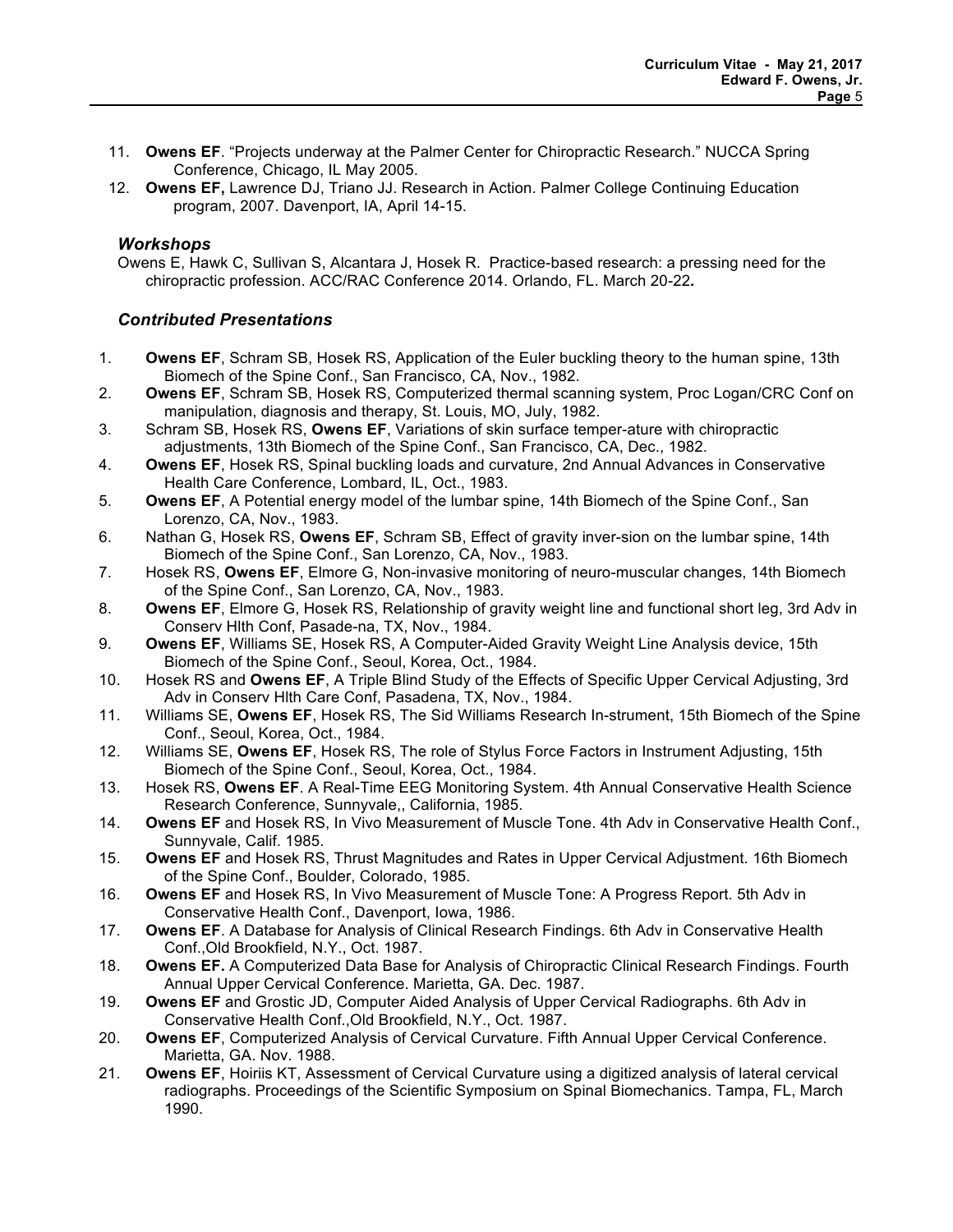- 22. **Owens EF**, Leach RA. Changes in Cervical Curvature Determined Radiographically Following Chiropractic Adjustment. Presented at ICSM Conference, Washington DC, May, 1990.
- 23. **Owens EF**, Validity of an Upper Cervical Spine X-ray Analysis System: Accuracy of Listings with respect to 3-Dimensional Rotations. Seventh Annual Upper Cervical Spine Conference. Marietta, GA Dec. 1990.
- 24. Leach RA, **Owens EF**. Thoraco-Lumbar Asymmetry Detected in Low Back Pain Patients with Hand Held Post-Style Surface Electromyography. Presented at ICSM Conference, Washington DC, May, 1991.
- 25. **Owens EF**, Hosek RS. Validity of an X-ray Marking System: Accuracy of Lateral Tilt Measure and Influence of Rotation. Eighth Annual Upper Cervical Spine Conference. Marietta, GA Dec. 1991.
- 26. Leach RA, Trusty J, Lay M, Owens E, Beck R. Myoelectric and Clinical Predictors of Low Back Pain in Consecutive Cases of Lumbar Trauma. Proceedings of Int'l Conf on Spinal Manip. pp 92-4, May, 1992
- 27. **Owens EF**, Hosek RS, Hoiriis KT. Validity of an X-ray Marking System: Effect of Tube tilt on Laterality. Ninth Annual Upper Cervical Spine Conference. Marietta, GA Dec. 1992.
- 28. **Owens EF**, Hosek RS. The Flexion /Relaxation Phenomenon Detected in the cervical spine using surface EMG at static end-range of motion. Proceedings 1994 ICSM Conference, Palm Springs, CA.
- 29. **Owens EF**, Hether F, Schindler J. Equilibration times for digitized thermographic Evaluation. Eleventh Annual Upper Cervical Spine Conference. Marietta, GA Nov. 1994.
- 30. **Owens EF**, Rochester R. Using Simulated Radiographic images to test the accuracy of an upper cervical X-ray analysis system. Eleventh Annual Upper Cervical Spine Conference. Marietta, GA Nov. 1994.
- 31. **Owens EF**, Hoiriis, KT, Pfleger B. Surface EMG used to assess low back pain: repeatability of baseline measures. In Conference Proceedings of the Chiropractic Centennial Foundation, Washington, DC, July 6-8, 1995.
- 32. Smith CG, **Owens EF**. High-resolution three-dimensional graphical modeling of the cervical spine. In Conference Proceedings of the Chiropractic Centennial Foundation, Washington, DC, July 6-8, 1995.
- 33. **Owens EF**. Cervical Spine Animations. In Conference Proceedings 12th Annual Upper Cervical Spine Conference. Marietta, GA 1995
- 34. **Owens EF**. Equilibration times for digitized thermographic evaluation. In Conference Proceedings of the Chiropractic Centennial Foundation, Washington, DC, July 6-8, 1995.
- 35. **Owens EF**. Using simulated radiographic images to test the accuracy of an upper cervical x-ray analysis system. In Conference Proceedings of the Chiropractic Centennial Foundation, Washington, DC, July 6-8, 1995.
- 36. Brown SH, Hinson R, **Owens EF**. Comparison of radiographic Analysis and Clinical outcome of two upper cervical specific techniques. 15th Annual Upper Cervical Spine Conference. Marietta, GA Nov 1998.
- 37. **Owens EF**. Current research projects at Sherman College of Straight Chiropractic. 15th Annual Upper Cervical Spine Conference. Marietta, GA, Nov 1998.
- 38. Hoiriis KT, Burd D, **Owens EF**. Changes in General Health Status during Upper Cervical Chiropractic Care. Proceedings World Federation of Chiropractic, 5th Biennial Congress, Aukland, NZ, May 17- 22, 1999.
- 39. **Owens EF**, Donofrio JD, Guest T. Vertebral Subluxation Assessment in Clinical Research. Proceedings World Federation of Chiropractic, 5th Biennial Congress, Aukland, NZ, May 17-22, 1999.
- 40. **Owens EF**, Hoiriis KT. The relationship between chronicity of complaints and changes in general health in a practice-based study. ACC 2000 Educational Conference, March 15-18, San Antonio, TX
- 41. **Owens EF**. Thermographic pattern analysis using objective numeric methods. ACC 2000 Educational Conference, March 15-18, San Antonio, TX
- 42. **Owens EF**. Philosophically driven scientific investigation of vertebral subluxation. Proceedings Lisbon 2000 - ICA/FACTS conference. November 17-18, Lisbon, Portugal.
- 43. McAulay BM, Lemberger D, **Owens EF**. Success in chiropractic practice: a practitioner-based content analysis. Proceedings Lisbon 2000 - ICA/FACTS conference. November 17-18, Lisbon, Portugal.
- 44. McAulay, B, **Owens EF**, Moore L, Hartley A. Clinical curriculum validation at a chiropractic college: a participant observation case study of an alternating bifocal model of work team effectiveness. ACC 2000 Educational Conference, March 15-18, San Antonio, TX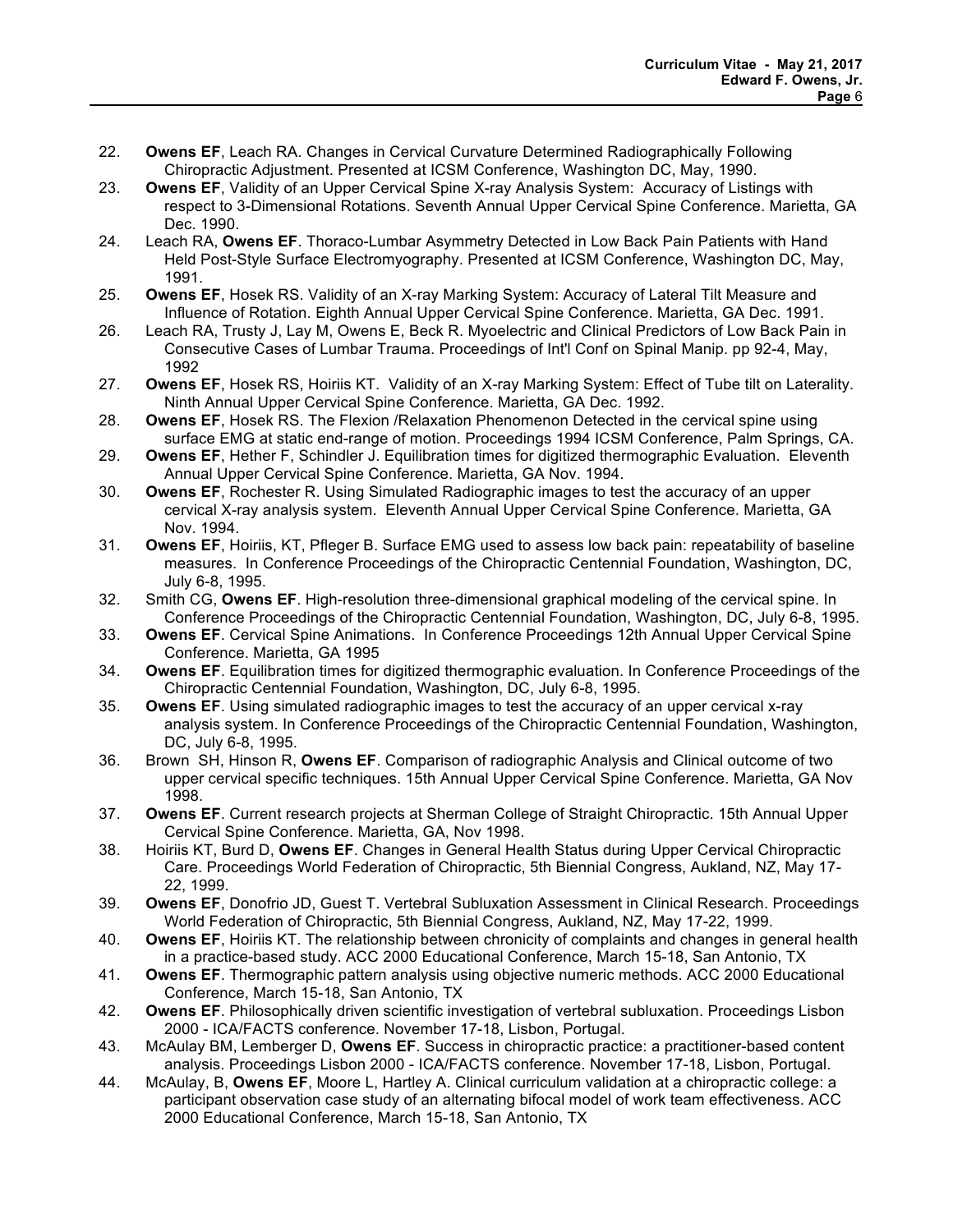- 45. **Owens EF**. X-ray analysis accuracy testing using computer simulated radiographs: An interactive research presentation. Vertebral Subluxation Research Conference, December 7-8, 2002, Hayward, CA.
- 46. Potocki E, Owens EF Precision of palpatory location of skeletal landmarks in three dimensions. 11<sup>th</sup> Annual Vertebral Subluxation Research Conference. Sherman College of Straight Chiropractic, Spartanburg, SC , October 11-12, 2003.
- 47. Ashton A, Park JP, **Owens EF**. The application of surface electromyography for subluxation detection. 11<sup>th</sup> Annual Vertebral Subluxation Research Conference. Sherman College of Straight Chiropractic, Spartanburg, SC , October 11-12, 2003.
- 48. **Owens EF**, DeVocht J. Gudavalli R, Wilder DG. Intra- and Interexaminer Reliability of a New Hand-Held Device for Measuring Lumbar Posteroanterior Stiffness. ACC 2005 Educational Conference, March 17-19. Las Vegas, NV.
- 49. **Owens EF**, DeVocht J. Gudavalli R, Wilder DG, Meeker W. The reliability of posterior-to-anterior stiffness measures in a population of patients with low back pain. 2005 World Congress of Chiropractic, FCER/WFC. Sydney, Australia.
- 50. **Owens EF**, Henderson CNR, Gudavalli MR, Pickar JG. Head repositioning errors in normal student volunteers: A possible tool to assess the neuromuscular system of the neck. ACC/RAC Conference 2006. Washington, DC. March 16-18.
- 51. **Owens EF**, Nafziger RE, Percuoco RE, Mullin P. Using technology to engage faculty in developing assessment outcomes. ACC/RAC Conference 2006. Washington, DC. March 16-18.
- 52. Wilder DG, Xia T, Gudavalli MR, **Owens EF**. Response to sudden loads by patients with back pain. 1st American Conference on Human Vibration 2006, Morgantown WV, June 5-7
- 53. **Owens EF**. Sensory deficits seen in neck and back pain patients: possible evidence of neurological interference. FCER: The Conference on Chiropractic Research. Chicago, IL. September 15-17, 2006.
- 54. **Owens EF,** DeVocht JW, Gudavalli MR, Wilder DG, Meeker WC. Baseline spinal stiffness characteristics of patients enrolled in a clinical study of spinal manipulation for low back pain. ACC/RAC Conference 2007. Phoenix AZ. March 15-17.
- 55. DeVocht JW, **Owens EF**, Gudavalli MR, Wilder DG, DiDuro JO, Meeker WC. Relationship of paraspinal surface EMG levels to perceived muscle tightness of low back pain patients in a clinical study. ACC/RAC Conference 2007. Phoenix AZ. March 15-17.
- 56. Rowell RM, **Owens EF**, Lawrence DJ. The challenges of ethical recruitment of patients into simultaneous clinical studies in a chiropractic research clinic. ACC/RAC Conference 2007. Phoenix AZ. March 15-17.
- 57. **Owens EF**, Xia T, Wilder DG, Gudavalli MR, Meeker WC. Postural stability at baseline in patients recruited for two studies of the effects of spinal manipulation on subacute and chronic back pain. International Conference on Chiropractic Research, WFC 9th Biennial Congress 2007, Vilamoura, Portugal, May 17-19.
- 58. **Owens EF**, Xia T, Wilder DG, Gudavalli, MR, Meeker, WC. Postural stability in patients with subacute and chronic low back pain: changes seen with repeat testing and foam challenge. IASTED International Conference on Biomechanics, Honolulu, HI, Aug 20-22, 2007.
- 59. DeVocht JW, **Owens EF,** Gudavalli MR, Bhogal R, Strazewski J. Characterization of force/time profiles of toggle recoil practice thrusts on a speeder board. ACC/RAC Conference 2008. Washington, DC, March 13-15.
- 60. Lee YJ, Gudavalli MR, **Owens EF**. Biomechanics of Gonstead cervical chair thrust on a mannequin. ACC/RAC Conference 2009. Las Vegas, NV March 12-14. Proceedings in J Chiropr Education 2010; 23(1):79.
- 61. Radpasand M, **Owens EF**, Pickar J, Juehring D. Combined multimodal therapies for chronic tennis elbow: a feasibility study. ACC/RAC Conference 2009. Las Vegas, NV March 12-14. Proceedings in J Chiropr Education 2009; 23(1):88.
- 62. Evans R, **Owens EF**. Evaluation of evidence-informed practice attitudes, skills and behaviors. ACC/RAC Conference 2010. Las Vegas, NV March 18-20. Proceedings in J Chiropr Education 2010; 24(1):92.
- 63. **Owens EF**, Gudavalli MR, Wilder DG. Paraspinal Muscle Function Assessed With the Flexion– Relaxation Ratio at Baseline in a Population of Patients With Back-Related Leg Pain. ACC/RAC Conference 2011. Las Vegas, NV March 17-20. Proceedings in J Chiropr Education 2010; 25(1):93.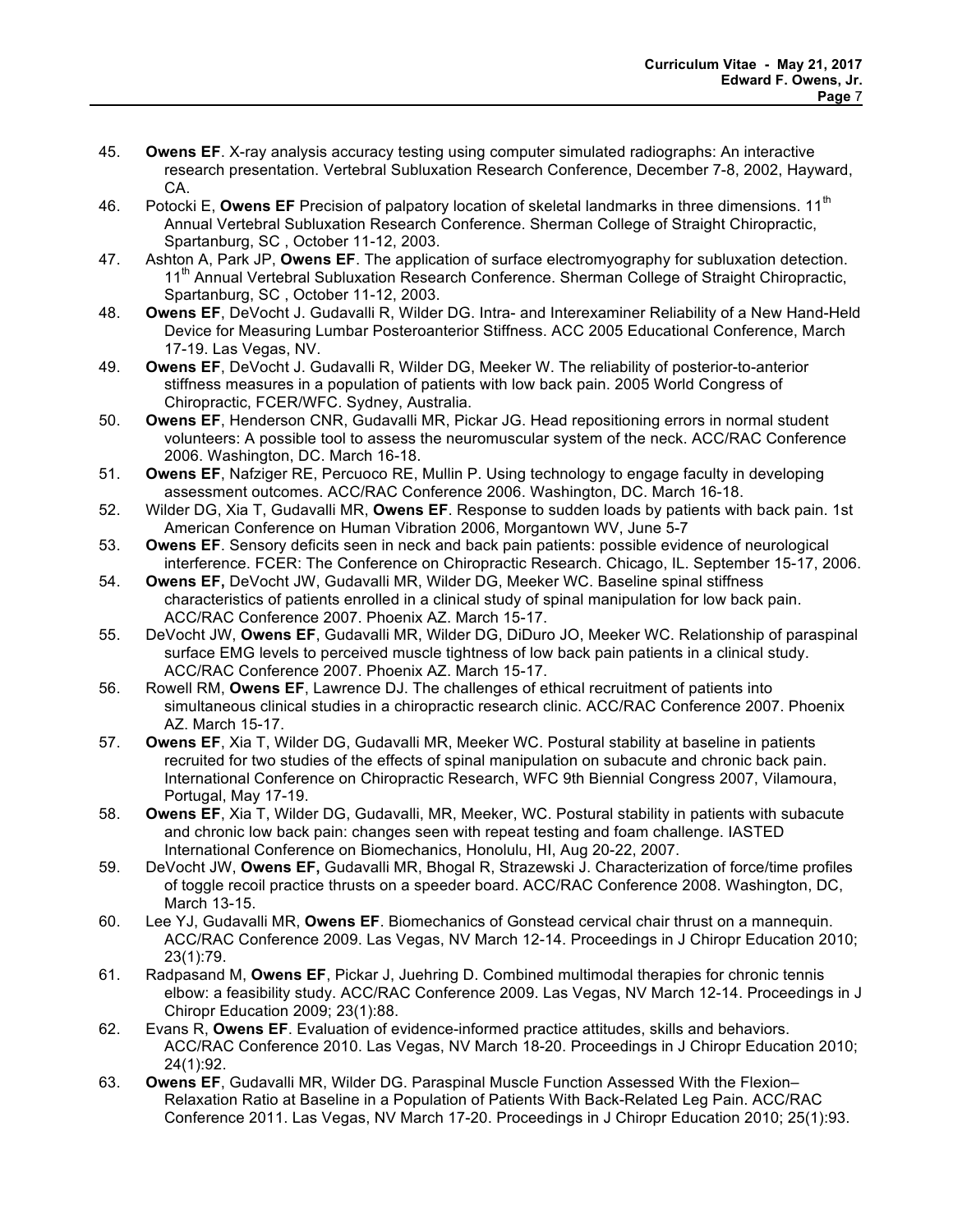- 64. Meeker W, Wilder DG, Goertz C, DeVocht J, **Owens EF**, Rowell R, Hondras MA, Gudavalli MR. Patient Characteristics Associated with Improvement of Subacute and Chronic Low Back Pain Treated with HVLA or LVVA Spinal Manipulation. 11th Biennial Congress of the World Federation of Chiropractic, Rio de Janeiro, April 6-9, 2011.
- 65. Goertz C, Wilder DG, Long C, Vining R, DeVocht J, Pohlman K, **Owens E**, Gudavalli MR. Toward standardizing the delivery of spinal manipulation for patients with low back pain. 11th Biennial Congress of the World Federation of Chiropractic, Rio de Janeiro, April 6-9, 2011.
- 66. Wilder DG, Xia T, Long CR, Vining RD, Pohlman KA, DeVocht JW, Gudavalli MR, **Owens Jr. EF**, Meeker WC, Goertz CM: Time to peak muscle response due to unexpected flexion force observed in a clinical trial of spinal manipulation. Podium presentation at the 5th International Conference on Whole Body Vibration Injuries, Amsterdam, The Netherlands, 5-7 June 2013.
- 67. Feeley K, **Owens E**. Inter and Intra Reliability of Heel Tension Scale. 11<sup>th</sup> Annual International Research & Philosophy Symposium. Spartanburg, SC Oct 18-19, 2014.
- 68. **Owens EF**, Hosek RS, Sullivan S, Russell B, Mullin L, Dever L. Developing training targets for lumbar spine high-velocity, low-amplitude adjustments in a chiropractic program. ACC/RAC Conference 2015. Las Vegas, NV March 19-21. Proceedings in J Chiropr Education 2015; 29(1):83.
- 69. **Owens EF**, Hosek RS, Mullin L, Dever L, Sullivan S, Russell B. Changes in adjustment force, speed, and direction factors in chiropractic students after 10 weeks undergoing standard technique training. . ACC/RAC Conference 2016. Orlando, FL, NV March 17-19. Proceedings in J Chiropr Education 2016; 30(1):52-68.
- 70. **Owens EF,** Hosek RS. A physical model of lumbar spine fixation for use in palpation and adjustment training. WFC/ACC Education Conference. Montreal, Quebec, Canada. October 19-22, 2016.
- **71. Owens EF,** Hosek RS, Russell B. Using technology to measure adjustment vectors as well as force and speed. WFC/ACC Education Conference. Montreal, Quebec, Canada. October 19-22, 2016.

### **Poster Presentations**

- 1. Brown S, Hinson R, **Owens EF**. Comparison of radiographic analysis and clinical outcome for two upper cervical specific techniques. ACC 2000 Educational Conference, March 15-18, San Antonio, TX
- 2. **Owens EF**, Hoiriis KT. Filling in the Gaps: An Interactive Research Project Poster at ACC/RAC. ACC 2005 Educational Conference, March 17-19, Las Vegas, NV.
- 3. Kuhta P, **Owens EF.** Effect of lateral head translation on the appearance of the atlanto-occipital joint. ACC/RAC Conference 2007. Phoenix AZ. March 15-17.
- 4. Wilder DG, Xia T, Gudavalli MR, **Owens EF**. Response to sudden loads by patients with back pain. International Society for the Study of the Lumbar Spine 2007 Conference. Hong Kong, China, June  $10 - 14.$
- 5. **Owens EF**, Wilder DG, Gudavalli MR, DeVocht, Meeker WC. Spinal stiffness measures do not change with chiropractic manipulation, even with clinical improvement. North American Congress on Biomechanics 2008. Ann Arbor, MI, Aug 5-9.
- 6. Gudavalli MR, Owens E, Vining R, Wilder D, Pohlman K, Satyanarayana P, Goertz C. Standardization of treatment loads for trials of spinal manipulation. North American Research Conference on Complementary and Integrative Medicine. Minneapolis, MN. May 12-15, 2009.
- 7. Hondras M, Delgado R, Long C, Petri R, Anderson K, Lawrence D, **Owens E**, Meeker W, Goertz C. A randomized controlled trial of chiropractic manipulative therapy and standard care for active duty soldiers with acute low back pain: MilCAM feasibility study. North American Research Conference on Complementary and Integrative Medicine. Minneapolis, MN. May 12-15, 2009.
- 8. Koo TK, Zheng YP, Nalli AN, **Owens EF.** Feasibility of using the tissue ultrasound palpations system (TUPS) to measure elasticity of segmental lumbar multifidus. ACC/RAC Conference 2008. Las Vegas, NV March 18-20. Proceedings in J Chiropr Education 2010; 24(1):133.
- 9. Bronfort G, Maiers MJ, Schulz C, Evans RL, Bracha Y, Svendsen KH, Grimm R, **Owens EF**, Garvey T, Transfeldt E. Clinical meaningfulness of between group differences observed in a trial of supervised exercise, spinal manipulation and home exercise for chronic low back pain. The Society for Back Pain Research – Odense, Denmark June 10 & 11, 2010.
- 10. **Owens EF**, Hosek RS, Bronfort G. An adaptive software solution to manage participant recruitment,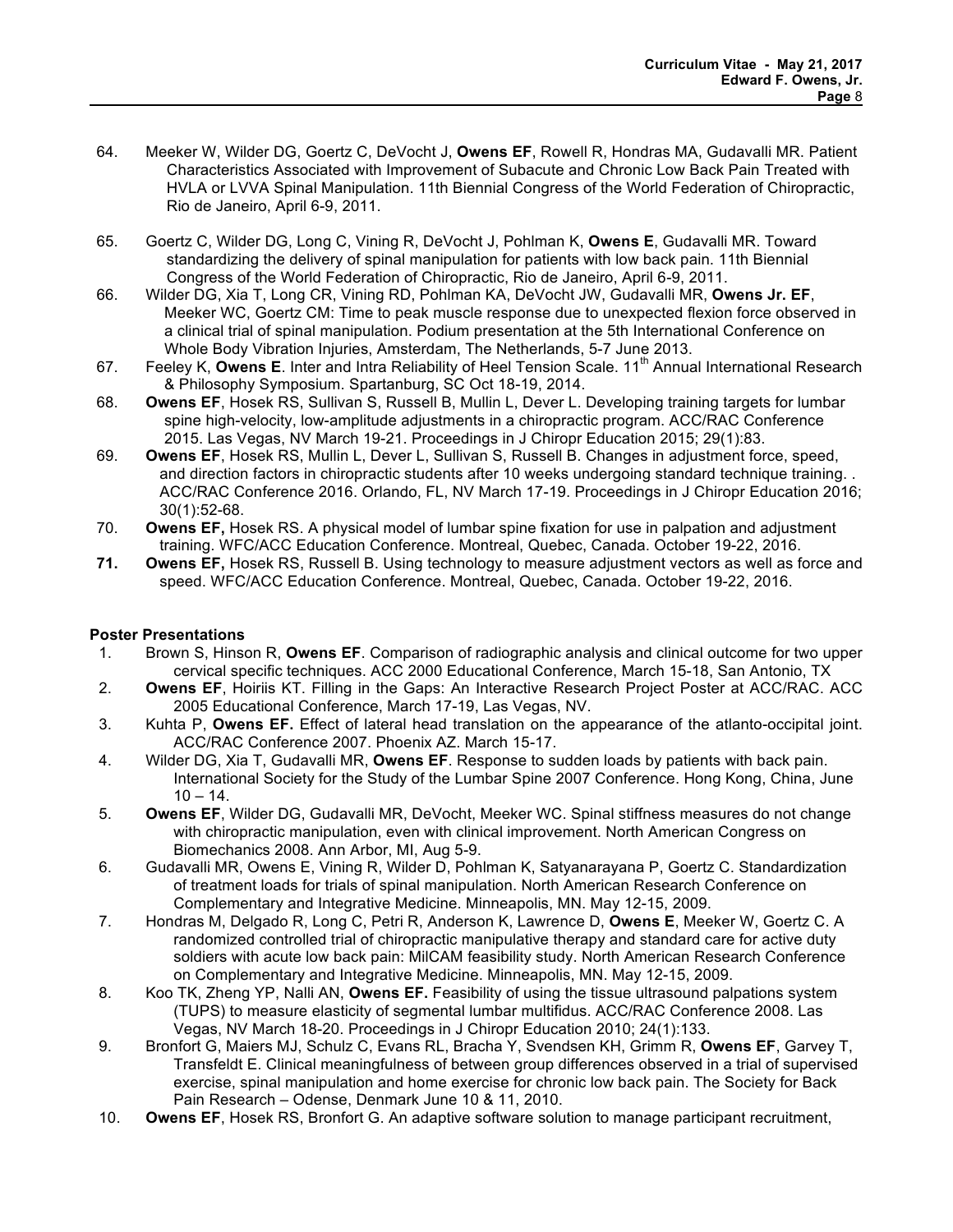screening and tracking for clinical trials. The Society for Back Pain Research – Odense, Denmark June 10 & 11, 2010.

- 11. Radpasand M, **Owens E**. Combined multimodal therapies for chronic tennis elbow: pilot study to test protocols for a randomized clinical trial. 21st Annual meeting of the American Academy of Pain Management: Integrative Pain Management for Optimal Patient Care. Las Vegas, NV, Sep 20-21, 2010.
- 12. Hosek RS, **Owens EF**, Sullivan S, Esposito J. The feasibility of using electronic health records as a data source for practice-based research: an exercise in interprofessional collaboration. ACC/RAC Conference 2015. Las Vegas, NV March 19-21. Proceedings in J Chiropr Education 2015; 29(1):97.
- 13. **Owens EF**, Hosek RS, Mullin L, Dever L, Sullivan S, Russell B. Thrust magnitudes, rates and 3 dimensional directions delivered in simulated lumbar spine HVLA adjustments. WFC 13<sup>th</sup> Biennial Congress – ECU Annual Convention. Athens, Greece May 13-16, 2015.
- 14. Sullivan S, **Owens EF**, Hosek RS, Paolucci L. Review of the literature and comparison of two practicebased research network recruitment techniques: onsite event recruitment and affiliation recruitment. WFC  $13<sup>th</sup>$  Biennial Congress – ECU Annual Convention. Athens, Greece May 13-16, 2015.
- 15. Hosek RS, **Owens EF**, Plasker E, Sullivan S. A practice-based pilot study of patient's attitudes about long-term care and longevity. ACC/RAC Conference 2016. Orlando, FL March 17-19. Proceedings in J Chiropr Education 2016; 30(1):69-80.
- 16. **Owens EF**, Esposito J, Hosek RS, Sullivan S. How well do diagnosis codes from claims databases represent health issues of chiropractic patients? ACC/RAC Conference 2016. Orlando, FL March 17-19. Proceedings in J Chiropr Education 2016; 30(1):69-80.
- 17. Owens EF, Plasker E, Hosek RS, Sullivan S. The long-term effects of continuing chiropractic care: a feasibility study. ACC/RAC Conference 2016. Orlando, FL March 17-19. Proceedings in J Chiropr Education 2016; 30(1):69-80.
- 18. Owens EF, Russell BS, Weiner M, Mullin LE, Dever L, Hosek, RS, Sullivan SGB. Amplitude and speed of Gonstead technique side-posture lumbopelvic adjustments in humans. ACC/RAC Conference 2017. Washington, DC March 15-18. Proceedings in J Chiropr Education 2017; 31(1):71.
- 19. Owens EF, Esposito J, Hosek RS. Using private electronic health care databases when puiblich ones do not exist. ACC/RAC Conference 2017. Washington, DC March 15-18. Proceedings in J Chiropr Education 2017; 31(1):71.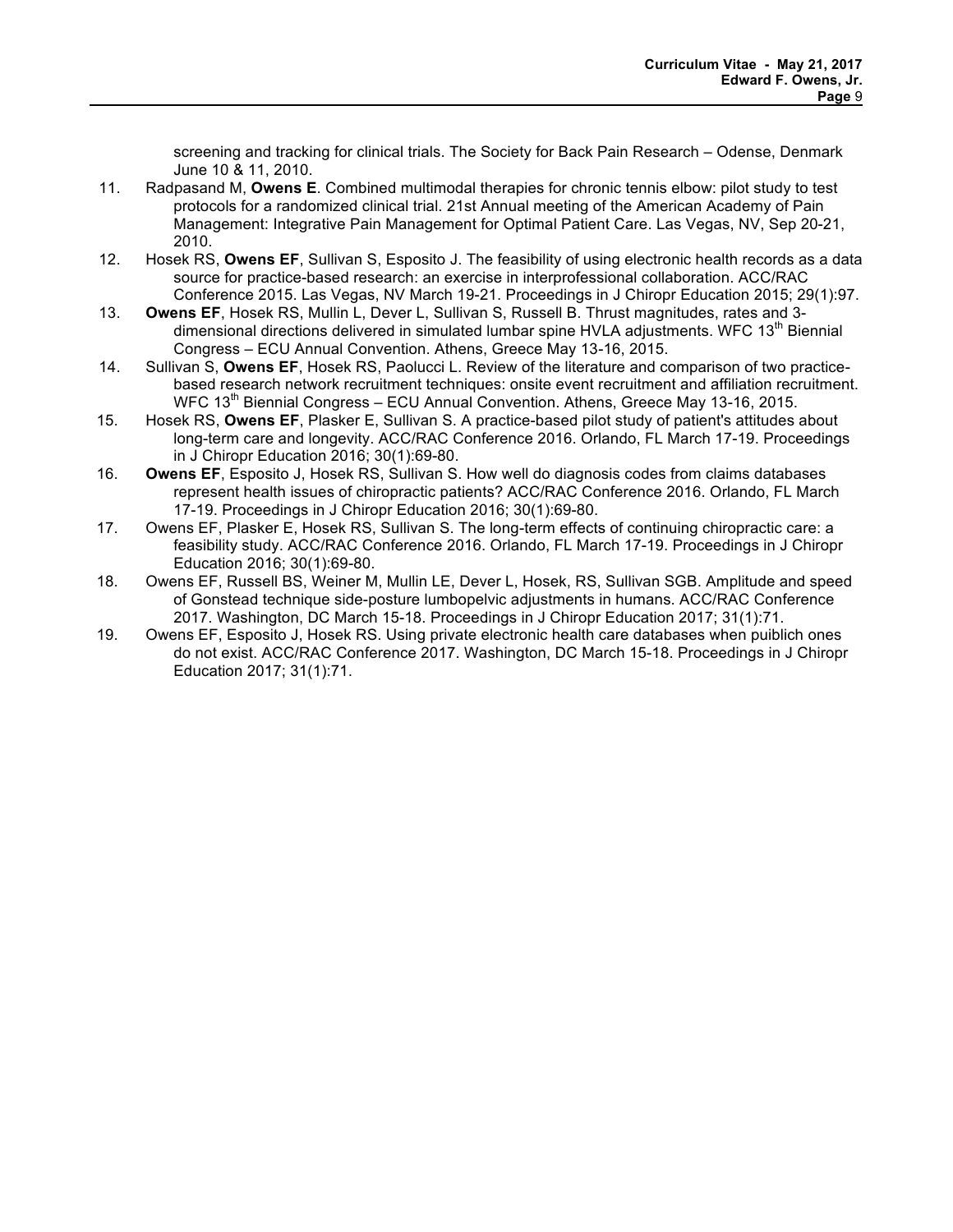## **Research Support**

## **Completed Research Support**

1-R18-HP-15124 (Bronfort) 09/01/2009 - 08/31/2012 HRSA \$1,652,000

Chiropractic and Exercise for Low Back Pain in Adolescents

The primary aim of this project is to determine the relative clinical effectiveness of 3 months of chiropractic care and supervised exercise versus supervised exercise in 184 adolescents with sub-acute recurrent, or chronic LBP.

Role: Co-Investigator, Data Management

1- R18-HP-15127 (Maiers) 09/01/2009 - 08/31/2012

Chiropractic and Exercise Management Of Spinal Dysfunction In Seniors The primary aim of this study is to compare the effectiveness of 9 months of chiropractic care and exercise with a) 3 months of the same intervention, and with b) 9 months of exercise alone, in 300 seniors with chronic spinal dysfunction.

Role: Co-Investigator, Data Management and Biomechanics aims

1-R18-HP-07638 (Bronfort) 09/01/2006 - 08/31/2009

Chiropractic and Self-Care for Back-Related Leg Pain

The goal is to compare the effectiveness of chiropractic care and self-care to self care in the treatment of patients with back-related leg pain.

Role: Co-Investigator, Biomechanics aims

1-U19-AT004137-01 (Pickar) 07/01/2007 - 06/30/2011 NIH/NCCAM

Developmental Center to Study Mechanisms and Effects of Chiropractic Manipulation The long range goal is to explore and understand the clinical role of spinal manipulation and the physiological and biomechanical mechanisms of spinal manipulation loads.

Roles: Co-Leader for Project 3: Effect of manipulation on sensorimotor function in back pain patients.

Co-Investigator for Project 2: Vertebral motions and ligament strains under simulated spinal manipulation

1-U19AT004663-01(Choate) 05/01/2008 – 04/30/2012

NIH/NCCAM \$99,956

Developmental Centers for Clinical and Translational Science in Chiropractic The central scientific theme is to evaluate non-rotary chiropractic spinal manipulation (SM) for cervical spine and related dysfunctions. This study includes 3 synergistic and novel projects in collaboration with the University of Iowa, Mt. Sinai Medical Center, Hines VA Hospital and Loyola University Stritch School of Medicine.

Roles: Co-Investigator for Project 1: Upper cervical manipulation for patients with stage I hypertension

Co-Investigator for Project 3: Cervical distraction sham development: Translating from basic to clinical studies

HRSA \$1,588,000

HRSA \$384,723